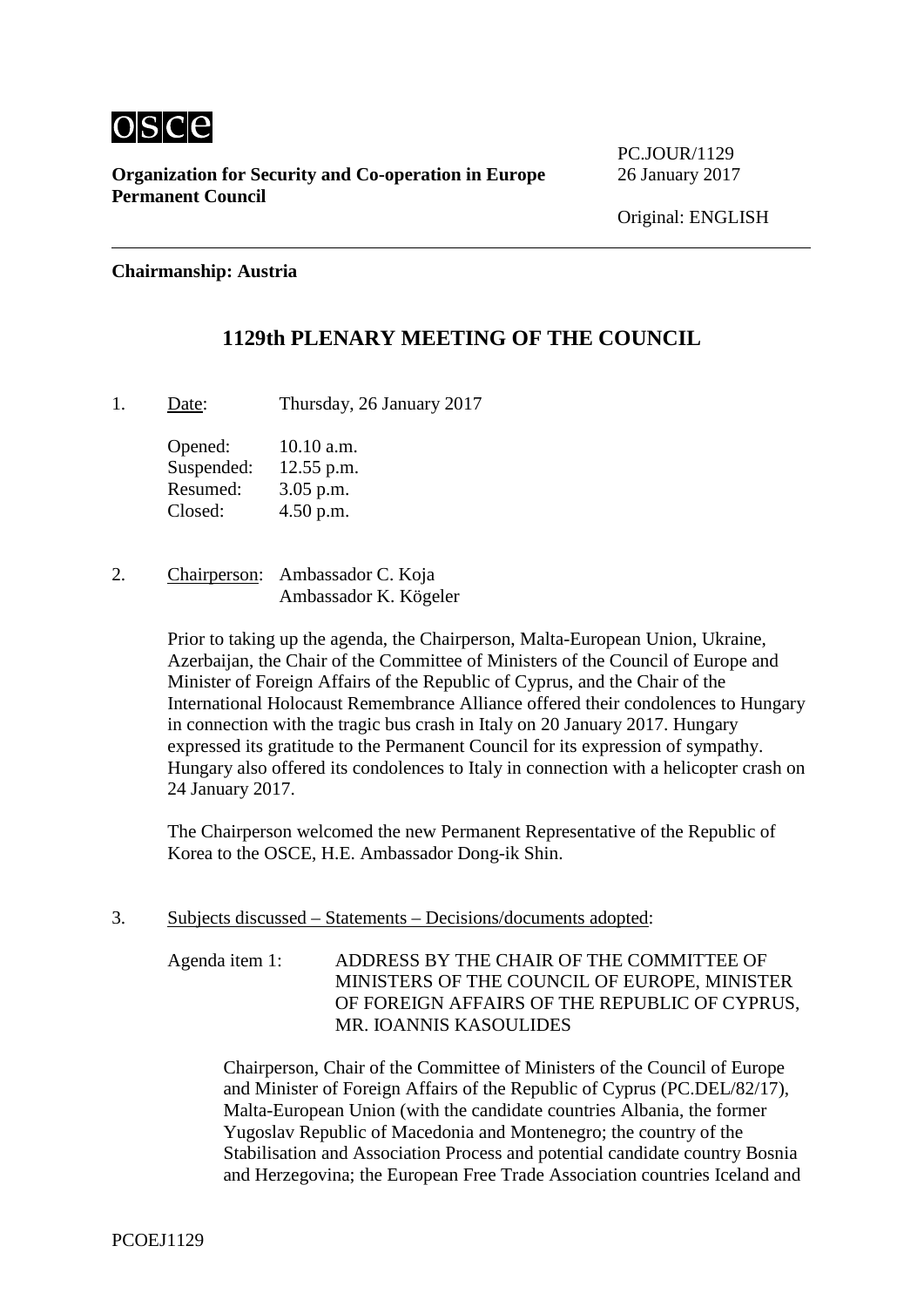Liechtenstein, members of the European Economic Area; as well as Andorra, Georgia, Moldova, San Marino and Ukraine, in alignment) (PC.DEL/99/17), Russian Federation (PC.DEL/76/17), United States of America (PC.DEL/73/17), Canada, Switzerland (PC.DEL/105/17 OSCE+), Norway (PC.DEL/111/17), Georgia, Ukraine (PC.DEL/88/17), Serbia, Armenia (PC.DEL/114/17), Turkey, Holy See (PC.DEL/75/17 OSCE+), Greece (PC.DEL/97/17 OSCE+), Andorra (PC.DEL/80/17 OSCE+), Azerbaijan, Latvia (PC.DEL/98/17), Estonia, OSCE Parliamentary Assembly

### Agenda item 2: ADDRESS BY THE CHAIR OF THE INTERNATIONAL HOLOCAUST REMEMBRANCE ALLIANCE, H.E. AMBASSADOR MIHNEA CONSTANTINESCU

Chairperson, Chair of the International Holocaust Remembrance Alliance (PC.DEL/110/17 OSCE+), Israel (Partner for Co-operation), Malta-European Union (with the candidate countries Albania, the former Yugoslav Republic of Macedonia, Montenegro and Serbia; the country of the Stabilisation and Association Process and potential candidate country Bosnia and Herzegovina; the European Free Trade Association country Liechtenstein, member of the European Economic Area; as well as Andorra, Georgia, Moldova, San Marino and Ukraine, in alignment) (PC.DEL/100/17), Canada, United States of America (PC.DEL/74/17) (PC.DEL/96/17), Germany (PC.DEL/78/17 OSCE+), Switzerland (PC.DEL/103/17 OSCE+), Russian Federation (PC.DEL/89/17) (PC.DEL/91/17), Norway (PC.DEL/113/17), Ukraine (PC.DEL/87/17), Armenia (PC.DEL/115/17), Turkey, Holy See (PC.DEL/77/17 OSCE+), Iceland (PC.DEL/84/17 OSCE+)

#### Agenda item 3: UPDATE BY THE SECRETARY GENERAL ON THE STATUS OF THE OSCE OBSERVER MISSION AT THE RUSSIAN CHECKPOINTS GUKOVO AND DONETSK

Chairperson, Secretary General, Switzerland (Annex), Malta-European Union (with the candidate countries Albania, the former Yugoslav Republic of Macedonia and Montenegro; the country of the Stabilisation and Association Process and potential candidate country Bosnia and Herzegovina; the European Free Trade Association countries Iceland, Liechtenstein and Norway, members of the European Economic Area; as well as Andorra, Georgia, Moldova, San Marino and Ukraine, in alignment), Russian Federation (PC.DEL/90/17), Ukraine, United States of America (PC.DEL/79/17) Canada

Agenda item 4. REVIEW OF CURRENT ISSUES

Chairperson

(a) *Russia's ongoing aggression against Ukraine and illegal occupation of Crimea*: Ukraine (PC.DEL/85/17), Malta-European Union (with the candidate countries Albania, the former Yugoslav Republic of Macedonia and Montenegro; the country of the Stabilisation and Association Process and potential candidate country Bosnia and Herzegovina; the European Free Trade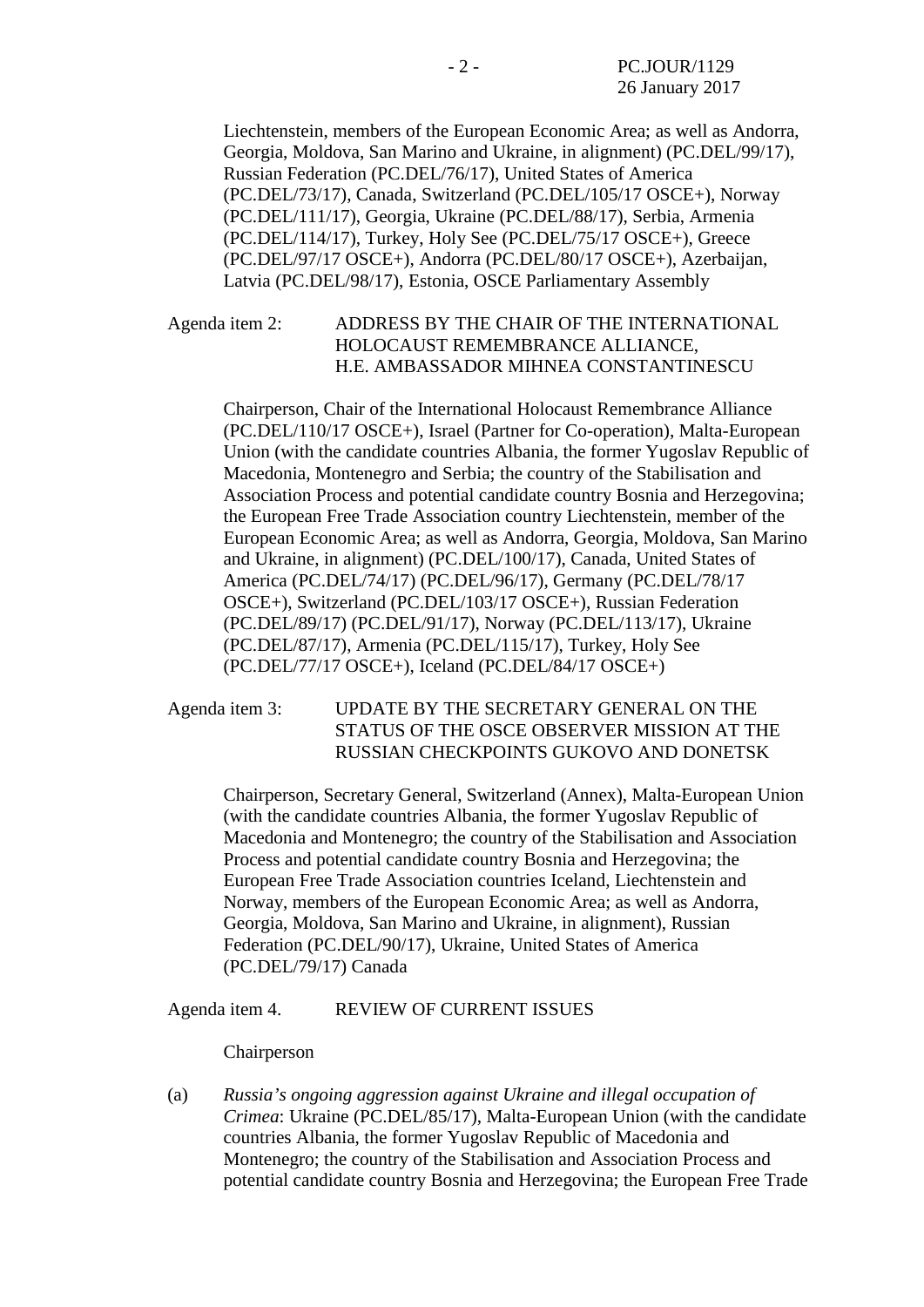Association countries Iceland and Norway, members of the European Economic Area; as well as Georgia, Moldova and San Marino, in alignment) (PC.DEL/102/17), United States of America (PC.DEL/81/17), Switzerland (PC.DEL/101/17 OSCE+), Turkey (PC.DEL/86/17 OSCE+), Canada

- (b) *Situation in Ukraine and the need to implement the Minsk agreements*: Russian Federation (PC.DEL/92/17), Ukraine
- (c) *Enforced disappearances in Turkmenistan*: Malta-European Union (with the candidate countries Albania, the former Yugoslav Republic of Macedonia and Montenegro; the country of the Stabilisation and Association Process and potential candidate country Bosnia and Herzegovina; as well as the European Free Trade Association country Norway, member of the European Economic Area, in alignment) (PC.DEL/106/17), Switzerland (also on behalf of Canada and Iceland) (PC.DEL/107/17 OSCE+), Turkmenistan
- (d) *The cases of Mr. M. Bokayev and Mr. T. Ayan in Kazakhstan*: Malta-European Union (with the candidate countries Albania, the former Yugoslav Republic of Macedonia and Montenegro; the country of the Stabilisation and Association Process and potential candidate country Bosnia and Herzegovina; as well as the European Free Trade Association country Norway, member of the European Economic Area, in alignment) (PC.DEL/104/17), United States of America (PC.DEL/83/17), Kazakhstan (PC.DEL/94/17 OSCE+)
- (e) *Violation of the rights of migrants in the European Union*: Russian Federation (PC.DEL/93/17), Malta-European Union
- (f) *The case of Mr. A. Askarov in Kyrgyzstan*: Malta-European Union (with the candidate countries Albania, the former Yugoslav Republic of Macedonia, Montenegro and Serbia; the country of the Stabilisation and Association Process and potential candidate country Bosnia and Herzegovina; as well as the European Free Trade Association country Norway, member of the European Economic Area, in alignment) (PC.DEL/108/17), Kyrgyzstan

### Agenda item 5: REPORT ON THE ACTIVITIES OF THE CHAIRPERSON-IN-OFFICE

- (a) *Visit by the Special Representative of the OSCE Chairperson-in-Office for the Transdniestrian Settlement Process to Chisinau and Tiraspol conducted from 17 to 20 January 2017*: Chairperson
- (b) *Seventy-third meeting of the Ergneti Incident Prevention and Response Mechanism (IPRM), held on 18 January 2017*: Chairperson

Agenda item 6: REPORT OF THE SECRETARY GENERAL

(a) *Participation of the Secretary General in the OSCE Chairmanship Business Conference on "Partnership and innovation for sustainable economies", held in Vienna on 25 January 2017 (SEC.GAL/11/17 OSCE+)*: Director of the Conflict Prevention Centre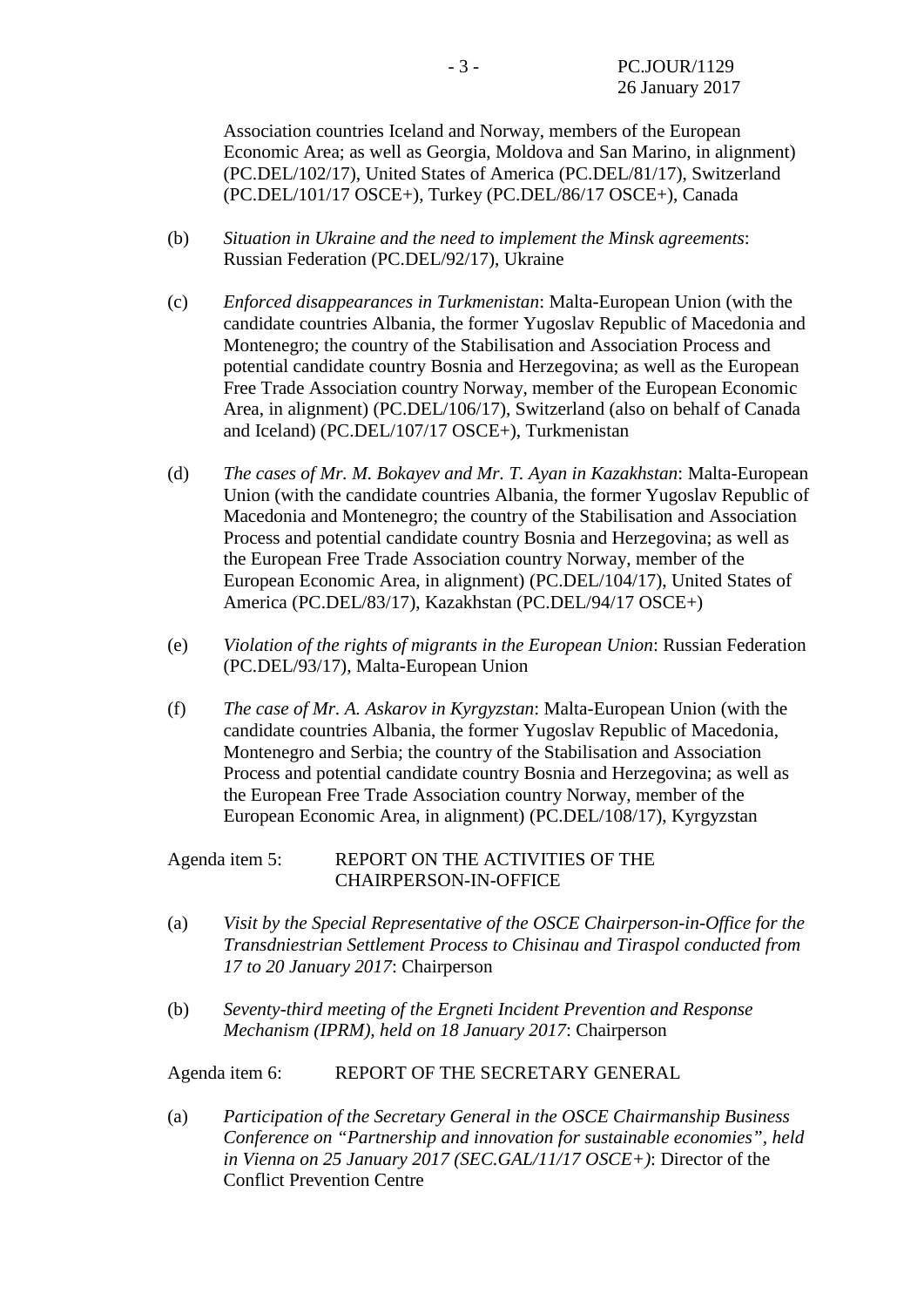(b) *Participation of the Secretary General in the first preparatory meeting for the Twenty-Fifth Economic and Environmental Forum, held in Vienna on 23 and 24 January 2017 (SEC.GAL/11/17 OSCE+)*: Director of the Conflict Prevention Centre

Agenda item 7: ANY OTHER BUSINESS

- (a) *Language conforming meeting of documents adopted by the Ministerial Council in 2016, to be held on 3 February 2017*: Germany
- (b) *Constitutional reforms in Kazakhstan*: Kazakhstan (PC.DEL/95/17 OSCE+)
- 4. Next meeting:

Friday, 27 January 2017, at 4 p.m., in the Neuer Saal